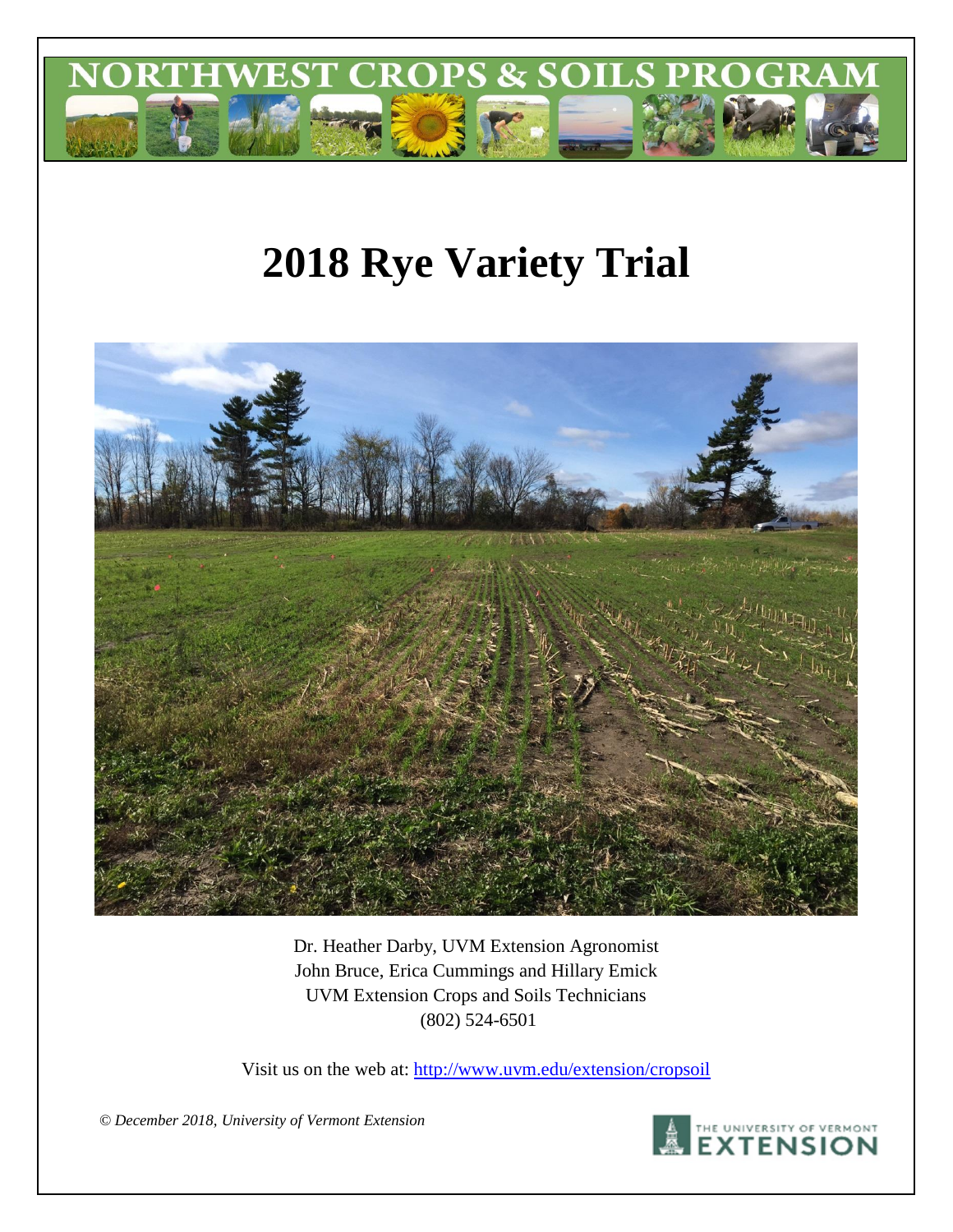### **2018 RYE VARIETY TRIAL Dr. Heather Darby, University of Vermont Extension heather.darby[at]uvm.edu**

The interest in growing cereal rye for grain to be sold as cover crop seed, or to other value-added markets (distillers and bakers), has increased considerably across the Northeast region. As a result, farmers and end-users are requesting yield and quality information on cereal rye varieties. In 2018, University of Vermont Extension Northwest Crops and Soils (NWCS) Program conducted a variety trial to evaluate yield and quality of cereal rye. The varieties were Aroostook, Brasetto, Danko, Guardian, Huron, Musketeer, ND Dylan, Spooner, Wheeler, and one unstated variety (VNS).

# **MATERIALS AND METHODS**

The experimental design of the study was a randomized complete block with treatment plots replicated four times. Treatments were ten varieties of cereal rye: Aroostook, Brasetto, Danko, Guardian, Huron, Musketeer, ND Dylan, Spooner, Wheeler, and one unstated variety (VNS) (Table 2). The field was plowed, disked, and prepared with a spike tooth harrow to prepare the seedbed for planting. The plots were planted with a Great Plains cone seeder on 21-Sep 2017; plots were 5' x 20' (Table 1). Prior to harvest, on 20-Jul 2018, three plant heights per plot were measured.

|                                  | <b>Borderview Research Farm, Alburgh, VT</b> |
|----------------------------------|----------------------------------------------|
| Soil Type                        | Benson rocky silt loam                       |
| Previous Crop                    | Winter Wheat                                 |
| <b>Tillage Operations</b>        | Fall plow, disc, and spike tooth harrow      |
| Harvest Area (ft.)               | $5 \times 20$                                |
| Seeding Rate (live seeds $m-2$ ) | 350                                          |
| Replicates                       | 4                                            |
| <b>Planting Date</b>             | 21-Sep 2017                                  |
| <b>Harvest Date</b>              | 20-Jul 2018                                  |

**Table 1: Agronomic and trial information for the rye cover crop variety trial, 2017-2018.**

Grain plots were harvested at the Alburgh site with an Almaco SPC50 plot combine on 20-Jul. Following harvest, seed was cleaned with a small Clipper M2B cleaner (A.T. Ferrell, Bluffton, IN). Grain moisture, test weight, and yield were calculated. An approximate one pound subsample was collected to determine quality. Quality measurements included standard testing parameters used by commercial mills. Test weight was measured by the weighing of a known volume of grain. Once test weight was determined, the samples were then ground into flour using the Perten LM3100 Laboratory Mill. At this time, flour was evaluated for its protein content, falling number, and mycotoxin levels. Grains were analyzed for protein content using the Perten Inframatic 8600 Flour Analyzer. The determination of falling number (AACC Method 56-81B, AACC Intl., 2000) was measured on the Perten FN 1500 Falling Number Machine. The falling number is related to the level of sprout damage that has occurred in the grain. It is measured by the time it takes, in seconds, for a stirrer to fall through a slurry of flour and water to the bottom of the tube.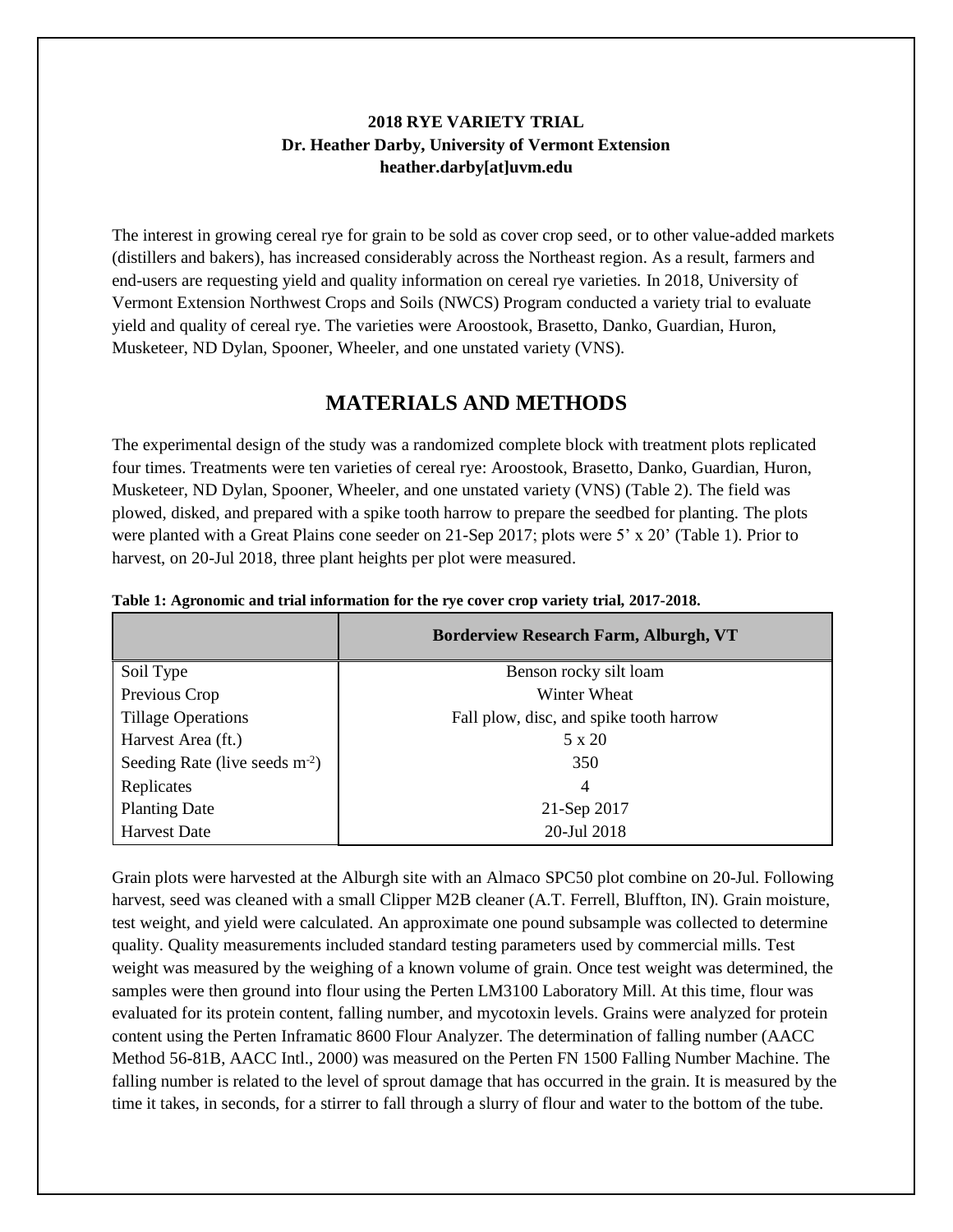Deoxynivalenol (DON) analysis was done using Veratox DON 5/5 Quantitative test from the NEOGEN Corp. This test has a detection range of 0.5 to 5 ppm. Samples with DON values greater than 1 ppm are considered unsuitable for human consumption.

| Variety         | Source          |
|-----------------|-----------------|
| Aroostook       | Albert Lea      |
| <b>Brasetto</b> | Seedway LLC     |
| Danko           | Knight Seeds    |
| Guardian        | LaCrosse Seed   |
| Huron           | Kings AgriSeeds |
| Musketeer       | Saved Seed      |
| ND Dylan        | Seedway LLC     |
| Spooner         | Albert Lea      |
| Wheeler         | Moore Seed Farm |
| <b>VNS</b>      | Seedway LLC     |

**Table 2. Winter rye varietal information, Alburgh, VT, 2018.**

Variations in project results can occur because of variations in genetics, soil, weather, and other growing conditions. Statistical analysis makes it possible to determine whether a difference among treatments is real or whether it might have occurred due to other variations in the field. At the bottom of each table, a LSD value is presented for each variable (e.g. yield). Least Significant Differences (LSD's) at the 10% level of probability are shown. Where the difference between two treatments within a column is equal to or greater than the LSD value at the bottom of the column, you can be sure in 9 out of 10 chances that there is a real difference between the two values. Treatments that were not significantly lower in

performance than the highest value in a particular column are indicated with an asterisk. In the following example, treatment A is significantly different from treatment C but not from treatment B. The difference between A and B is equal to 200, which is less than the LSD value of 300. This means that these treatments did not differ in yield. The difference between A and C is equal to 400, which is greater than the LSD value of 300. This means that the yields of these treatments were significantly different from one another.

| <b>Treatment</b> | <b>Yield</b> |
|------------------|--------------|
| A                | 2100*        |
| B                | 1900*        |
| C                | 1700         |
| LSD.             | 300          |

#### **RESULTS**

Weather data was recorded with a Davis Instrument Vantage Pro2 weather station, equipped with a WeatherLink data logger at Borderview Research Farm in Alburgh, VT. September, October, May, and July had above average temperatures whereas April and June were below average (Table 3). Growing months during the growing periods of 2017-2018 season saw well below average precipitation with the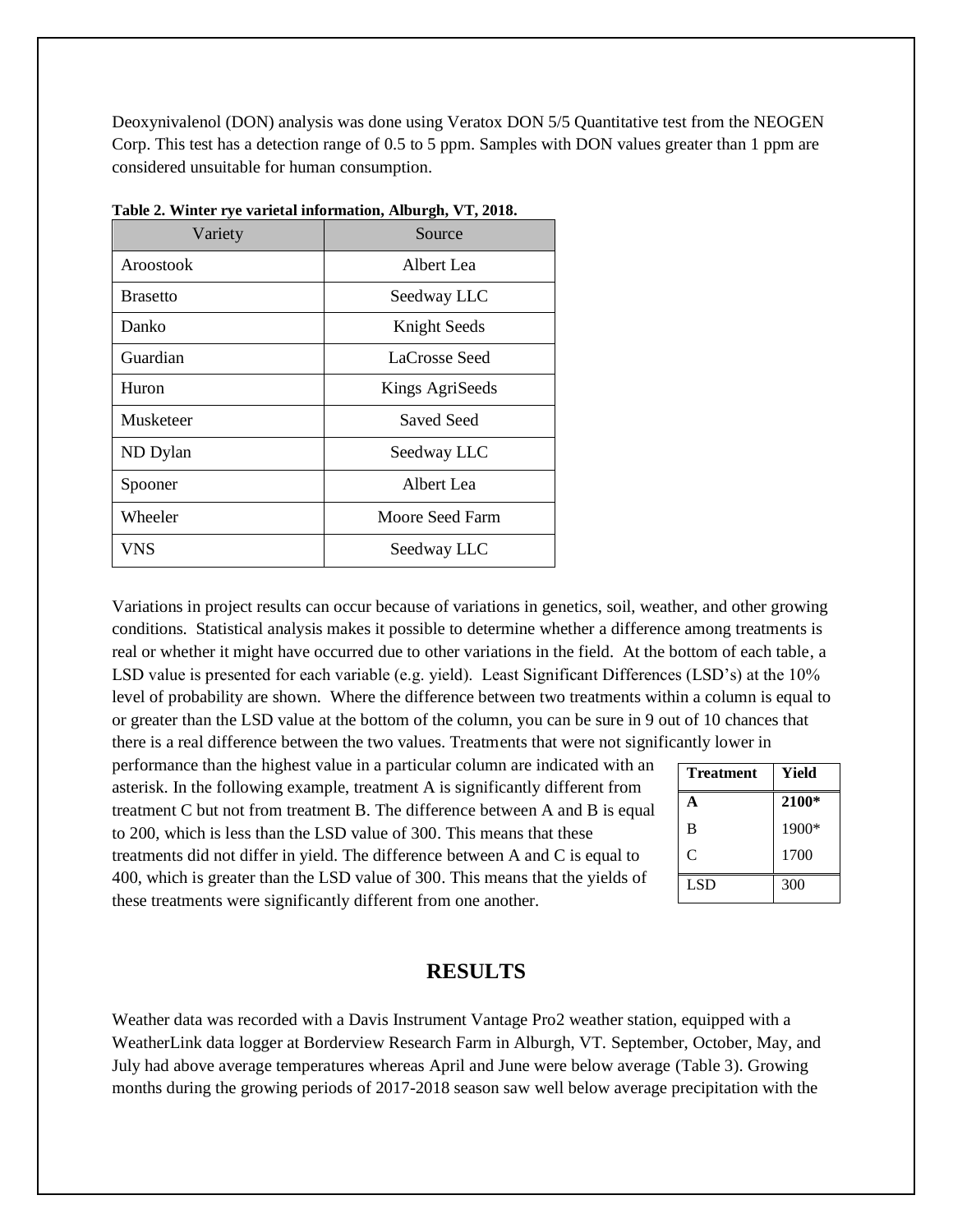exception of April which saw above average precipitation. There were 5159 growing degree days (GDDs) accumulated over the course of the growing season, 447 more growing degree days than the historical average.

| Alburgh, VT                         | September '17 | October '17 | April '18 | May $18$ | June '18 | <b>July '18</b> |
|-------------------------------------|---------------|-------------|-----------|----------|----------|-----------------|
| Average temperature $({}^{\circ}F)$ | 64.4          | 57.4        | 39.2      | 59.5     | 64.4     | 74.1            |
| Departure from normal               | 3.76          | 9.16        | $-5.58$   | 3.10     | $-1.38$  | 3.51            |
|                                     |               |             |           |          |          |                 |
| Precipitation (inches)              | 1.8           | 3.3         | 4.4       | 1.9      | 3.7      | 2.4             |
| Departure from normal               | $-1.80$       | $-0.31$     | 1.61      | $-1.51$  | 0.05     | $-1.72$         |
|                                     |               |             |           |          |          |                 |
| Growing Degree Days 32°F            | 971           | 786         | 272       | 853      | 973      | 1305            |
| Departure from normal               | 113           | 284         | $-112$    | 97       | $-42$    | 107             |

**Table 3. Temperature and precipitation summary for Alburgh, VT, 2017 and 2018.**

Based on weather data from a Davis Instruments Vantage Pro2 with WeatherLink data logger. Historical averages are for 30 years of NOAA data (1981-2010) from Burlington, VT. [\(http://www.nrcc.cornell.edu/page\\_nowdata.html\)](http://www.nrcc.cornell.edu/page_nowdata.html).

Heights, lodging, yield and test weight was measured prior to cereal rye harvest (Table 4). Wheeler was the tallest variety, whereas Brasetto was the shortest. Wheeler did not experience any lodging, yet Brasetto, Danko, Guardian, Huron, and VNS were not statistically different from Wheeler. It is also worth noting that lodging was very low across the board, with Musketeer and ND Dylan showing only 4% lodging for the growing season. The average lodging for the trial was 1.625%. Yields are presented at harvest moisture. Yields at harvest ranged between  $2511$  and  $4210$  lbs ac<sup>-1</sup> with Brasetto, Guardian, ND Dylan, and VNS as the top performing varieties. The ideal test weight for rye is 56 lbs bu<sup>-1</sup>; top performing varieties reaching this mark in descending order were Danko, Musketeer, VNS, Spooner, Guardian, and Aroostook.

| Variety         | Height | Lodging | Yield                  | Test weight            |
|-----------------|--------|---------|------------------------|------------------------|
|                 | cm     | $\%$    | $lbs$ ac <sup>-1</sup> | $lbs$ bu <sup>-1</sup> |
| Aroostook       | 141    | 3.50    | 2925                   | $56.0*$                |
| <b>Brasetto</b> | 114    | $0.50*$ | 4210                   | 49.8                   |
| Danko           | 132    | $0.50*$ | 2837                   | 57.2                   |
| Guardian        | 143    | $0.25*$ | 4061*                  | $56.1*$                |
| Huron           | 143    | $1.50*$ | 3239                   | 51.0                   |
| Musketeer       | 145    | 4.00    | 3320                   | 56.7*                  |
| ND Dylan        | 138    | 4.00    | 3627*                  | $54.5*$                |
| Spooner         | 152    | 1.75    | 2980                   | $56.3*$                |
| Wheeler         | 167    | 0.00    | 2511                   | 53.3*                  |
| <b>VNS</b>      | 115    | $0.25*$ | 4015*                  | 56.4*                  |
| Trial mean      | 139    | 1.625   | 3373                   | 54.7                   |
| LSD(0.10)       | 10.4   | 1.64    | 883.24                 | 4.34                   |

**Table 4: Pre-harvest measurements of winter rye varieties, Alburgh, VT 2018.**

\*Treatments with an asterisk are not significantly different than the top performer in **bold**.

LSD – Least significant difference.

NS – No significant difference between treatments.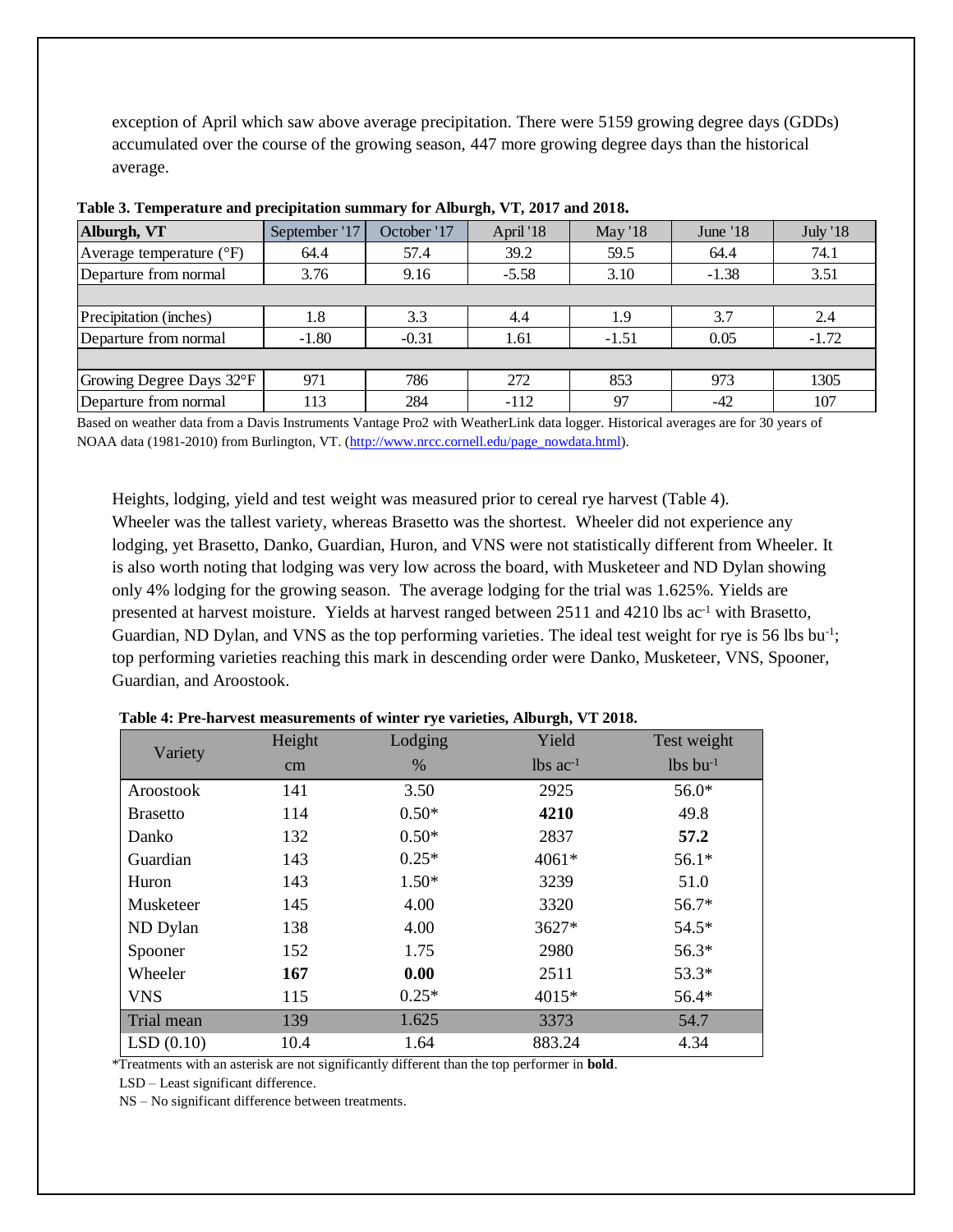The ten cereal varieties were analyzed for crude protein concentration, falling number, and the vomitoxin DON (Table 5). Wheeler had the highest crude protein at 13.9%, and was significantly higher than the other varieties in the trial. Falling number ranged between 216 and 273; an ideal falling number falls around 260 seconds. The top performing variety was Brasetto at 272.25 seconds, but was not statistically significant from Danko, Guardian, ND Dylan, Spooner, Wheeler, and VNS, who were also top performers. Danko had very low DON levels, and was not significantly different from Aroostook, Huron, Spooner, and Wheeler.

|                 | Crude protein  | Falling number | <b>DON</b> |
|-----------------|----------------|----------------|------------|
| Variety         | @ 12% moisture |                |            |
|                 | $\%$           | Seconds        | ppm        |
| Aroostook       | 11.7           | 227            | $0.200*$   |
| <b>Brasetto</b> | 10.4           | 272            | 0.350      |
| Danko           | 10.8           | $266*$         | 0.025      |
| Guardian        | 10.2           | 249*           | 0.450      |
| Huron           | 10.7           | 216            | $0.125*$   |
| Musketeer       | 11.1           | 216            | 0.350      |
| ND Dylan        | 11.1           | 254*           | 0.350      |
| Spooner         | 10.8           | 245*           | $0.225*$   |
| Wheeler         | 13.9           | $260*$         | $0.250*$   |
| <b>VNS</b>      | 9.75           | 268*           | 0.300      |
| Trial mean      | 11.1           | 247            | 0.263      |
| LSD(0.10)       | 0.716          | 30.8           | 0.242      |

**Table 5: Grain quality for ten cereal rye varieties, Alburgh, VT, 2018.**

\*Treatments with an asterisk are not significantly different than the top performer in **bold**.

LSD – Least significant difference.

## **DISCUSSION**

The hot, dry conditions in 2018 emulated the weather in the west, which led to high cereal rye yields and quality. Throughout the trial, and perhaps a result of this season's growing conditions, each variety appeared to perform quite well. Danko, Guardian, Wheeler, and VNS were top performing varieties across the board, with Brasetto, ND Dylan, and Spooner similarly performing quite highly in our trial. Overall, quality and yields were high this year, and each variety had DON levels suitable for human consumption.